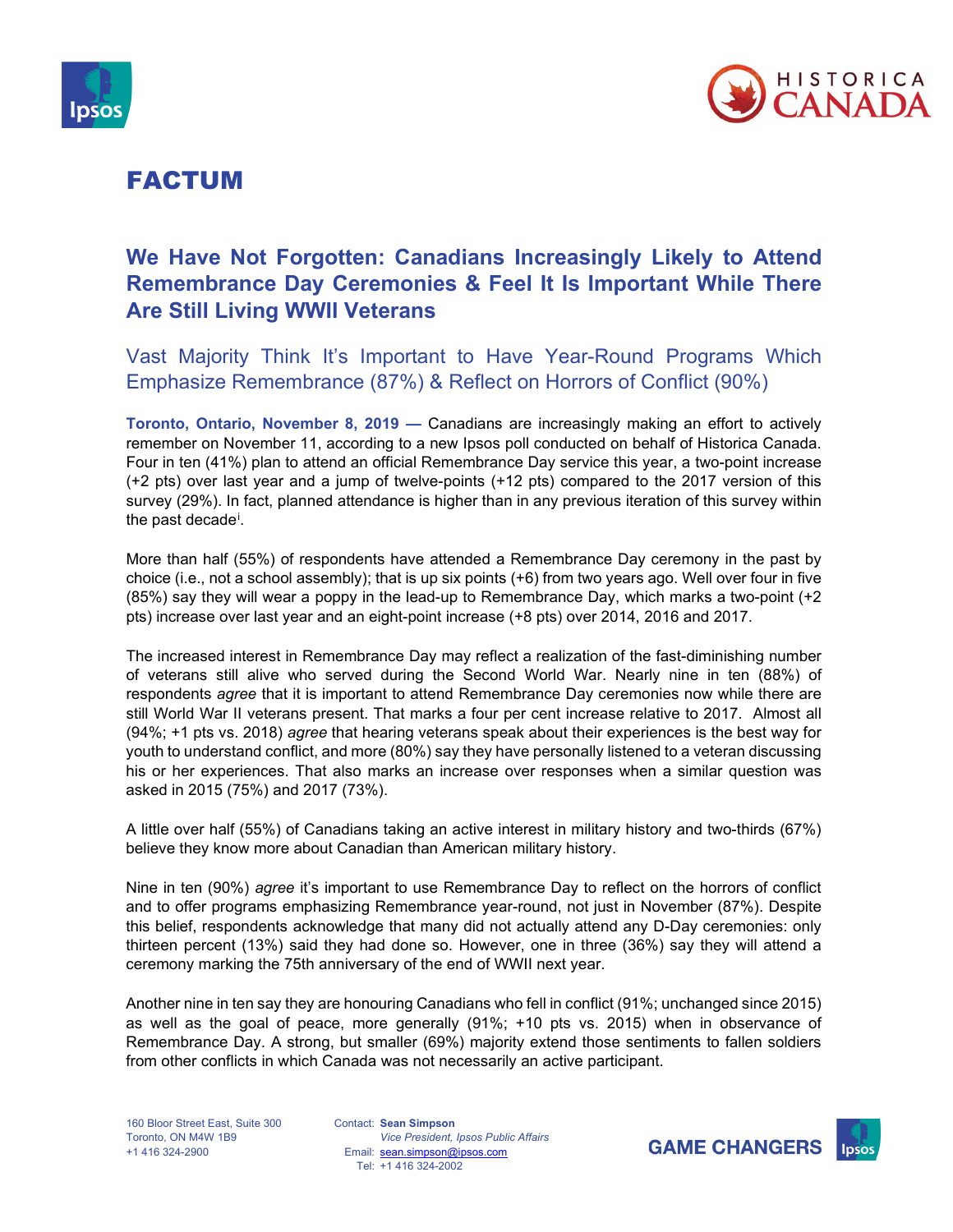



# FACTUM

The vast majority (90%) of Canadians support making November 11<sup>th</sup> a national statutory holiday, a figure which exceeds already-high responses in previous iterations of this survey in 2018 (88%), 2014 (82%), as well as 2012 and 2015 (85% apiece).

#### **Generational Differences Continue to Persist**

When it comes to Remembrance, the attitudes and behaviours of Canadians vary by age. Baby Boomers (55+) are among the most likely to *agree* that it's important to use Remembrance Day to reflect on the horrors of conflict (93% vs. 87% under 55) and having veterans speak about their experiences is the best way for youth to understand conflict (96% vs. 92%). This group is also more likely to have attended a Remembrance Day ceremony in the past by choice (60% vs. 51%) and indicate that they plan on wearing a poppy in the lead-up to Remembrance Day (92% vs. 81%). However, Millennials (at 45%) continue to be among the most likely to plan on attending official services on Remembrance Day, followed by Gen Xers (40%), and Baby Boomers (38%), and were more likely to have attended a ceremony commemorating the  $75<sup>th</sup>$  anniversary of D-day (18%, compared to 13% Gen X and 10% Baby Boomer).

Overall, about four in five Canadians (80%) claim to have heard a veteran speak about their military experiences at some point in the past, a figure which is flat across the key age groups. However, the manner in which this has occurred varies considerably by age. Millennials (18-34) are about twice as likely to have heard veterans speak at a school presentation or community group (52% vs. 27% 35+). Conversely, adults over 35 are twice as likely to have personally known a veteran who spoke about their experiences directly (44% vs. 23% under 35).

When observing Remembrance Day, virtually all Baby Boomers say they will be thinking about Canadians who perished in any conflict (97% vs. 87% under 55) as well as in WWI & WWII specifically (96% vs. 89%).